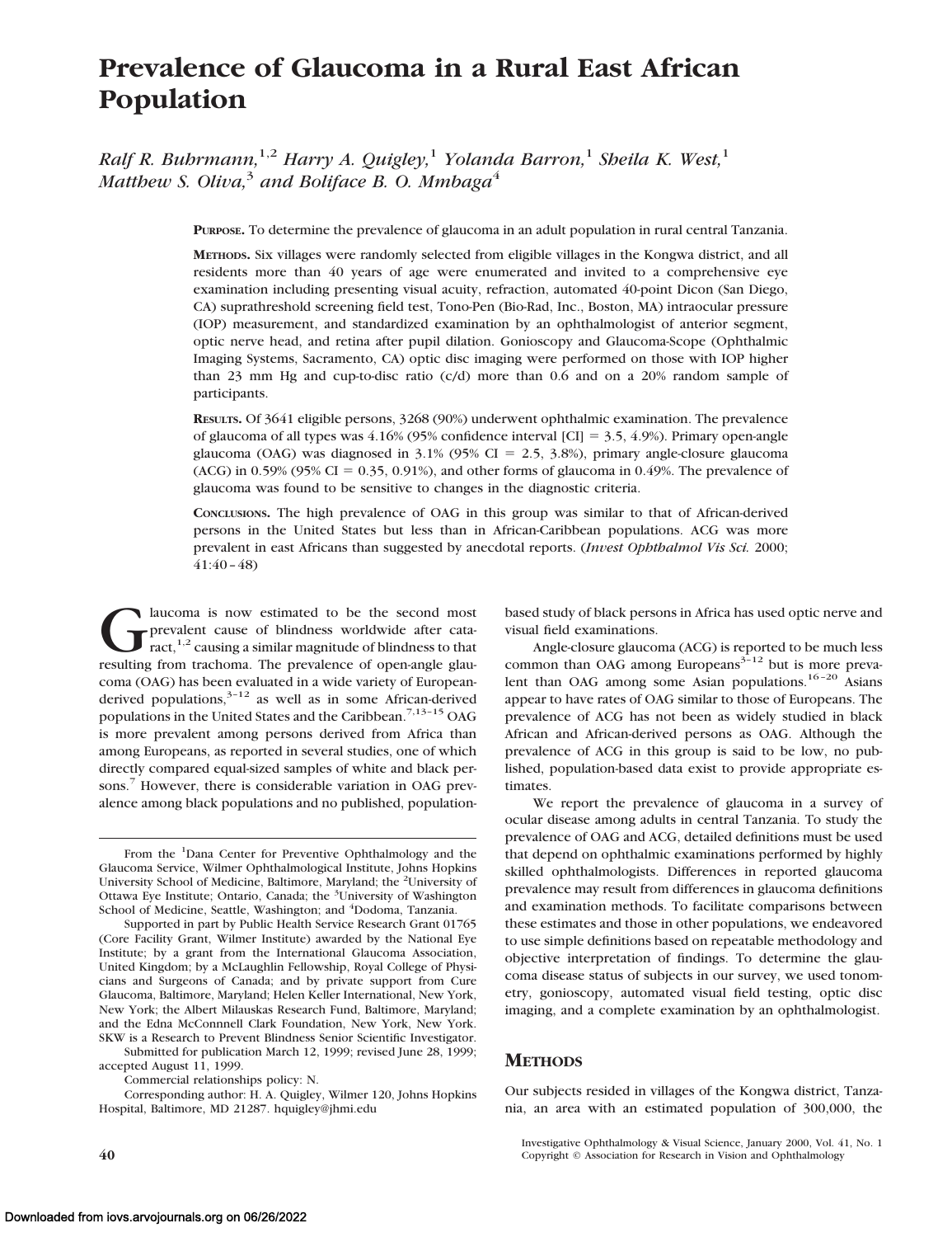majority of which is Wagogo, an ethnic group of Bantu derivation. They live in rural villages of fewer than 10,000 persons, where most are engaged in nonmechanized agriculture. Trachoma is endemic in this region, where the dry season lasts 8 months, and water supplies are scarce. From 1987 to the present, the district has been the site of a blindness prevention and research program, performed by the Ministry of Health, the Central Eye Health Foundation, Helen Keller International, the Edna McConnell Clark Foundation, and the Dana Center for Preventive Ophthalmology. Past programmatic activities have focused chiefly on cataract and trachoma. The present project was the first population-based examination of a large number of men and women to target glaucoma as well.

There are 33 villages in the district within 1 hour of Kongwa town. We excluded from the sampling frame five villages that have active primary eye care programs, one village with a foreign-funded clinic, and the larger town of Kongwa. From the remaining 26 villages, 6 were selected at random. A house-to-house census of all persons 40 years of age or more was conducted in each village 1 to 3 months before the beginning of examinations. Age was based on self-report with the aid of a calendar of important events in Tanzanian history. All eligible adult residents were offered an examination.

In each village, the program was approved by elected officials, and individual consent was obtained from each participant. Schools or other public facilities were improved at study expense to provide examination locations, and a portable generator was used to power electrical instruments. The program was approved by the Johns Hopkins University Joint Committee for Clinical Investigation and the National Blindness Prevention Committee of Tanzania. It followed the tenets of the Declaration of Helsinki.

The study examinations were conducted over a 6-month period in 1996 by an ophthalmologist (RRB), three nurses with specific training in ocular diagnosis and treatment, a refractionist, and study technicians who performed visual field tests, visual acuity measurements, and fundus imaging. Pilot information on some examination techniques was reported previously.<sup>21</sup> Didactic and practical training of team members occupied 1 week, followed by pilot examinations in a nonstudy village. All employees passed rigorous certification tests before study examinations.

Visual acuity was measured at 4 m using a tumbling-E early-treatment diabetic retinopathy study (ETDRS) chart (Lighthouse, New York, NY) in ambient illumination with presenting correction, if any. In persons with acuity less than 6/18 in either eye, retinoscopy and subjective refraction were performed by a ophthalmic optician. Two measurements of seated blood pressure were taken with a random zero sphygmomanometer.

Visual field testing was attempted on every eye with 6/60 acuity or more, using the Dicon LD400 automated instrument. A threshold-related, suprathreshold screening program (Dicon 1) was administered with single-stimulus presentations at 40 locations per eye in the central 25° with best distance refraction and  $a + 3$  add. The test has a red, moving fixation target that stops before the presentation of a green target light 0.43° in diameter and 5 dB higher than expected threshold, corrected for eccentricity. Threshold was measured at selected points to determine the expected hill of vision in each eye. The subject signaled detection of the target by pressing a handheld button. The instrument was programmed to give audible instructions in the Kigogo or Kiswahili languages. The first tested eye was selected randomly, and the subject underwent testing in that eye, the fellow eye, and then the initial eye again. The first test was discarded to minimize the learning effect. If two or more adjacent points in the same hemifield were found abnormal in an eye, the full test was repeated in that eye. Therefore, all subjects whose vision was more than 6/60 in both eyes had three field tests and 1264 or 3091 (41%) had four or five tests, all on the same day. A reliable test had less than three false-positive results and a hill-of-vision index less than 12 dB. This index estimates the average threshold of the subject field based on the four initial test points relative to the proprietary expected value, with positive values denoting higher sensitivity than expected. A probable visual field defect was defined as two contiguous, abnormal points in both field tests of that eye, with one of the abnormal points shared between the two field tests. A definite field defect was defined as three or more contiguous points abnormal in both tests of that eye, with at least two points of a cluster being the same in the two fields. Contiguous points were required to cluster in the same upper or lower hemifield. Field defects were not attributed to glaucoma in eyes with clinical grading of nuclear cataract equal to or worse than photograph NC4 of the Lens Opacities Classification System (LOCS)  $III$ ,<sup>22</sup> or with corneal scarring that obscured the view of the iris, or in those with retinal or congenital optic nerve lesions that would explain the field abnormality. Field test results were printed for clinical use, and a digital copy of field tests was stored.

Intraocular pressure (IOP) was recorded with a calibrated Tono-Pen by an eye nurse under topical proparacaine hydrochloride 1% anesthesia. The instrument gives the mean of four recordings and three such means (a total of 12 measurements) were obtained per eye, with the initial eye chosen at random. The IOP reported is the mean of the three recorded measurements.

The eye nurse also performed semiquantitative, anterior chamber depth estimation with a hand light and trachoma grading using the World Health Organization Simplified Grading Scheme with a hand light and loupe magnification. Next, the pupil was dilated, unless a hand light test indicated that the anterior chamber was shallow or the mean IOP was higher than 23 mm Hg. In these participants and in a 20% random sample, the ophthalmologist was consulted, and gonioscopy was performed before dilation.

Gonioscopy was performed initially with a Posner, fourmirror lens. All eyes with Shaffer grade I (narrow) or closed angles also underwent indentation gonioscopy, followed by gonioscopy with a Goldmann three-mirror lens. The angle was graded by recording the number of clock hours represented by each of five Shaffer grades (from grade 0 to grade IV) when viewed without indentation. Synechiae and other abnormalities were noted. The angle was deemed to be closed when the posterior trabecular meshwork was obscured by iris apposition. Gonioscopy was also performed after pupil dilation on persons with c/d of more than 0.6 in either eye. Participants with one or more clock hours of closed or grade I angle were requested to return the next day for repeat gonioscopy. All participants were counseled to return immediately should they have pain, redness, or decreased vision.

The ophthalmologist recorded any abnormalities of the conjunctiva, cornea, anterior chamber, iris, and lens by slit lamp examination. After dilation of the pupil, the ophthalmol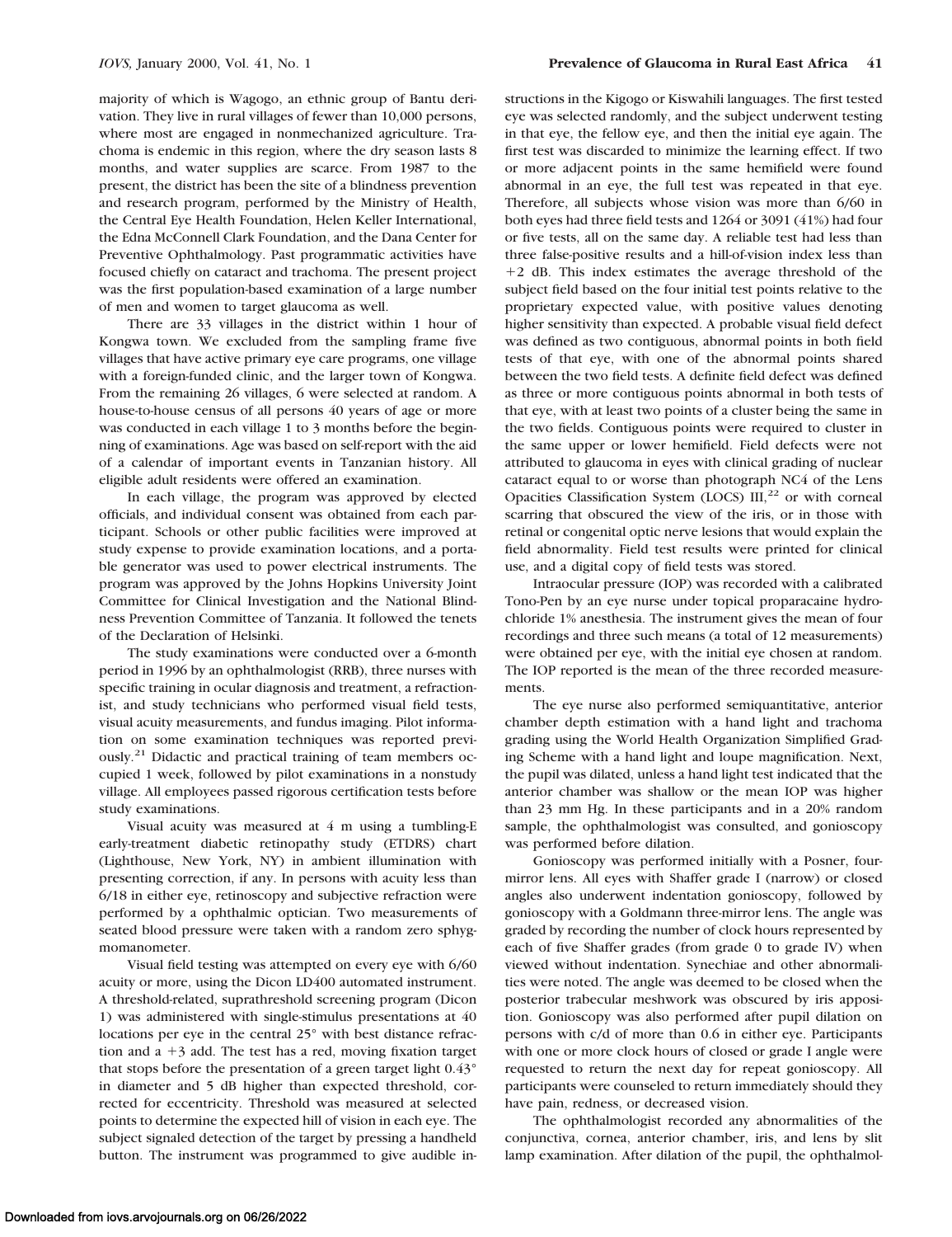ogist graded nuclear, cortical, and posterior subcapsular cataract by comparison to standard photographs based on an adaptation of the LOCS III system $^{22}$  under consideration by the World Health Organization for use in prevalence studies. Also examined were the posterior pole with specific notation of macular degeneration, epiretinal membranes, artery, and vein occlusions, diabetic retinopathy, sickle retinopathy, toxoplasmosis, and retinal detachment.

The optic disc was examined by both the ophthalmologist and an eye nurse. The ophthalmologist used a handheld, 78-D lens and  $10\times$  eye piece of the slit lamp (or indirect ophthalmoscopy where media clarity were impaired) for stereoscopic evaluation of the vertical optic disc and cup diameters with an eyepiece micrometer scale. From these measurements, the vertical c/d was calculated. Also noted were the presence of notching of the disc rim (defined as complete loss of neuroretinal rim over one or more clock hours in the superior or inferior quadrants), or optic pits, disc drusen, and disc hemorrhage. A sample of 40 persons was asked to return for repeat c/d measurements by the ophthalmologist with pupil dilation on a second day. The agreement between the two gradings was judged by the  $\kappa$  statistic. When exact agreement was valued as 1.0 and a difference between gradings of 0.1 was valued as 0.8, the  $\kappa$  weighted in this manner was 0.85.

The ophthalmologist had also been trained in the clinical evaluation of the retinal nerve fiber layer and in all subjects with c/d more than 0.6, nerve fiber layer was graded as definite atrophy (corresponding to level D3), probable atrophy (D2), or normal (D0 or D1). $^{23}$ 

The eye nurses evaluated the optic nerve using a direct ophthalmoscope through a dilated pupil. They had undergone a 2-day training session on evaluation of the optic nerve head in glaucoma, including training in the spectrum of optic disc findings in glaucoma, practical grading by comparison to a series of optic disc photographs, $21$  and identifying c/d by direct ophthalmoscopy after pupil dilation in normal and glaucomatous persons.

Finally, the optic disc was imaged with the Glaucoma-Scope (Ophthalmic Imaging Systems, Sacramento,  $CA)^{24}$  in all persons with any of the following features: angle closure, c/d more than 0.6, or IOP higher than 23 mm Hg. In addition, images were obtained from the same 20% random sample of participants who underwent gonioscopy. The Glaucoma-Scope was customized to be portable, with data acquisition from its imaging head onto a commercial video camera. Video images were obtained by a team member who was trained to recognize the appearance of the optic disc. Optimal single images for each eye were selected to estimate  $c/d.<sup>24</sup>$ 

The definition of primary OAG for this survey depended on the grading of the optic disc by the ophthalmologist, the visual field finding, the absence of an occludable angle as detailed below, and the absence of a secondary cause for glaucoma. We present three levels of definition for primary OAG: The first (definition 1) defines glaucoma only by the optic disc finding by the ophthalmologist. The following structural features, when present in at least one eye, defined a person as having OAG: c/d 0.9 or higher; or c/d higher than 0.7 with one or more of the following additional features: a definitely abnormal nerve fiber layer, at least one clock hour of complete rim loss (notch), or c/d asymmetry between eyes of 0.3 or more in eyes that had less than a 0.2-unit difference in disc diameter, measured by the Haag–Streit eyepiece micrometer (Zeiss, Inc., New York, NY). This definition would allow comparison of glaucoma prevalence to studies in which no field test was performed.

A second level of diagnosis for OAG (definition 2) included persons with the structural features described, and in addition, included those who had in at least one eye a definite, reliable visual field abnormality (according to the listed definitions) and had a c/d of 0.7 or more or a c/d asymmetry between fellow eyes of 0.2 or more (not explained by a disc diameter difference of 0.2 units on a standard Haag–Streit eyepiece micrometer).

A third level of diagnosis for OAG (definition 3) included those in definitions 1 and 2, but it also included those who had at least one eye with c/d of 0.5 or more and a definite, reliable field defect. This definition is, in our opinion, closest to the diagnostic criteria of the Baltimore Eye Survey. Therefore, the optic disc and visual field finding were used for diagnosis in every subject in which these were both available. Note that a few subjects were included as having OAG based on satisfying the definition 1 criteria for optic disc abnormality alone if they did not qualify for field testing or could not perform it reliably.

For the purpose of defining ACG, an occludable angle was said to be present in an eye with six or more clock hours of angle closure, defined as no view of the posterior trabecular meshwork. This determination was made without indentation gonioscopy. Peripheral anterior synechiae were identified by indentation gonioscopy and were considered to be corroborating evidence for angle occlusion.

Primary ACG was diagnosed in a person if one eye had primary occludable angle and also had one or more of the following criteria in that eye: IOP higher than 24 mm Hg, structural optic disc abnormality (see definition 1 for OAG), definite, reliable visual field damage, or a history compatible with an episode of acute angle closure or the development of an episode at examination. In addition, the fellow eye had to have an angle that was Shaffer grade 2 or less in at least eight clock hours.

OAG or ACG that was thought to have resulted from another ocular or systemic condition was labeled secondary glaucoma. A final group, called indeterminate glaucoma, was diagnosed in persons with one or more eyes with a vision of less than 3/60 and an IOP higher than 30 mm Hg in whom gonioscopy, disc examination, and field testing were not possible because of media opacity.

All study data were recorded on standard forms, checked for completeness, and entered into a database using customized software with range and value checks. Entered data were checked against original data forms for accuracy. Data analysis was performed with SAS statistical software for univariate and multivariate regression analysis (SAS, Cary, NC).

# **RESULTS**

Of 3641 persons identified in the census, 3268 persons began the examination process, and 3247 (89.2%) completed it. Study participants had an average age of 53.3 years, showed a slight female preponderance (55.4%; 1810/3247) and demonstrated the steep decline in population by decade typical in the developing countries (Table 1). Study participants resembled the eligible population closely, and participation was similar over all age groups, ranging from 87.5% to 91.1% (Table 1), and was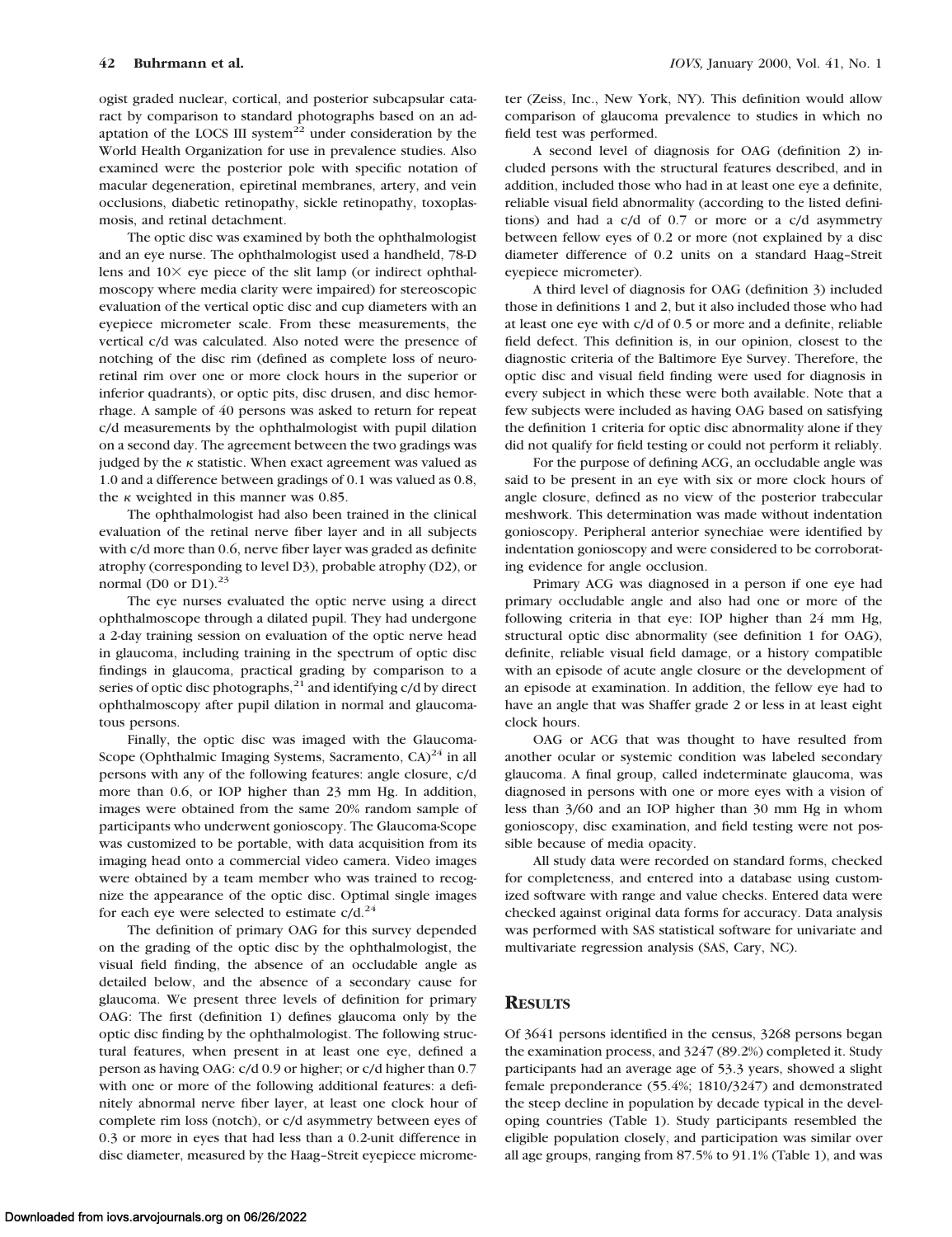|  | TABLE 1. Demographic Information on Sample |  |  |  |
|--|--------------------------------------------|--|--|--|
|--|--------------------------------------------|--|--|--|

|                     | Participants    | Non-participants         | % Participation |
|---------------------|-----------------|--------------------------|-----------------|
| Mean age $(y)$      | $53.3 \pm 10.9$ | $52.7 \pm 11.3$          |                 |
| Median age $(y)$    | 50              | 50                       |                 |
| Range $(y)$         | $40 - 99$       | $40 - 99$                |                 |
| Male $(n, %)$       | 1456 (44.6)     | 214 (58.0)               | 87.2            |
| Female $(n, %)$     | 1810(55.4)      | $155(42.0)^*$            | 92.1            |
| Age groups $(n, %)$ |                 |                          |                 |
| $40 - 49$           | 1371 (42.0)     | $165(46.2)$ <sup>+</sup> | 89.3            |
| $50 - 59$           | 976(29.9)       | 95(26.6)                 | 91.1            |
| 60-69               | 555 (17.0)      | 56(15.7)                 | 90.0            |
| $70 - 79$           | 268(8.2)        | 28(7.8)                  | 90.5            |
| 80 and over         | 91(2.8)         | 13 (3.6)                 | 87.5            |
| Total               | 3268            | 373                      | 89.8            |

\* In eight persons, gender information was missing.

† In 23 persons, age information was missing.

slightly higher in women (92.1%; 1810/1965) than in men  $(87.2\%;1456/1670; P \le 0.001)$ . Participation rates in the six study villages ranged from 84% to 94%.

The means  $\pm$  SDs of IOP in the right and left eyes were 15.7  $\pm$  4.3 mm Hg and 15.4  $\pm$  4.5 mm Hg, respectively (3195) persons;  $P > 0.05$ ). These values were not altered if those defined with glaucoma were removed. The distribution was skewed slightly toward higher IOP (Fig. 1), and the 97.5 percentile was 24 mm Hg. The mean IOP was similar for men  $(15.5 \pm 4.0 \text{ mm Hg})$  and for women  $(15.6 \pm 4.2 \text{ mm Hg}; P >$ 0.05).

The mean c/d was 0.41  $\pm$  0.16 in right eyes and 0.40  $\pm$ 0.16 in left eyes, as measured by the ophthalmologist in 3067 right and 3032 left eyes. It was not possible to visualize the optic nerve head in either eye in 79 participants (2.4%) because of opacities of the ocular media. Only 5.6% of left eyes and 4.2% of right eyes equaled or exceeded a c/d of 0.7. Asymmetry in c/d between fellow eyes higher than 0.2 occurred in fewer than 2.5% of persons (among 2929 persons with visible discs in both eyes). For both right and left eyes, higher IOP was significantly associated with a higher c/d. For

30% 25% PERCENT OF EYES 20% 15% 10% 5% 0%  $\overline{c}$  $10<sub>1</sub>$  $14$ 18 22 26 30 34 38 42 6 **INTRAOCULAR PRESSURE** 

**FIGURE 1.** The mean IOP of the right and left eyes for normal subjects without any of the forms of glaucoma  $(\blacksquare)$ . There is a modest skew toward higher IOP. The distribution of mean IOP in the two eyes of 97 persons with primary OAG ( $\blacktriangle$ ) had more persons with higher IOP, but the distribution overlapped that of normal subjects considerably.

each 1 mm Hg higher IOP,  $c/d$  increased by 0.008 units ( $P =$ 0.001; linear regression,  $R^2 = 0.04$ ), indicating that much of the variance in c/d is explained by factors other than IOP.

The c/d gradings of eye nurses using direct ophthalmoscopy were compared with the gradings by the ophthalmologist using a 78-D lens and a slit lamp. Both the Pearson and Spearman correlation coefficients were significant (each  $0.65$ ;  $P \leq$ 0.0001). A weighted  $\kappa$  statistic was calculated with the gradings by the ophthalmologist rounded to the nearest 0.1 c/d unit. Differences between nurse and ophthalmologist gradings were given the following weights  $(0.1 = 0.75, 0.2 = 0.5, 0.3 =$ 0.25), yielding a weighted  $\kappa$  of 0.46. Subjects were divided into persons with c/d in one or both eyes of 0.7 or more, compared with those with c/ds in both eyes less than 0.7. The sensitivity and specificity of identifying those with a c/d of 0.7 or more by all nurses combined were 53.6% (81/151) and 95.4% (2197/ 2303), respectively.

A Glaucoma-Scope image was attempted in 736 eyes, but in 18% (130/736) no image could be obtained, most frequently because of opaque media from corneal opacity and cataract, both common causes of visual impairment in this population. Of images that were obtained, 82.1% (497/606) could be ana-



**FIGURE 2.** The difference between the c/d derived from the Glaucoma-Scope (Ophthalmic Imaging Systems, Sacramento, CA) and the ophthalmologist was normally distributed, with a larger estimate by the instrument of 0.11 units.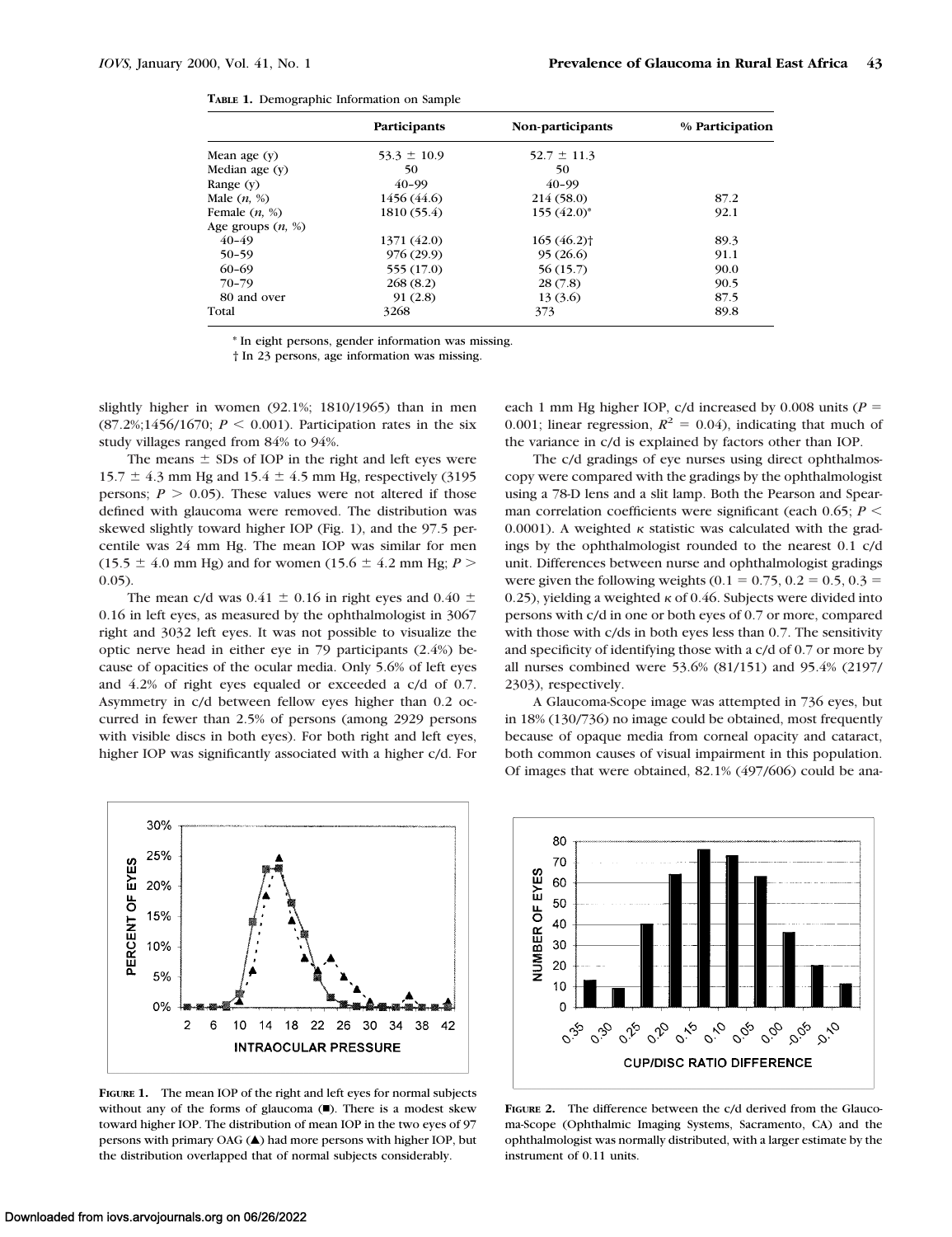|  | TABLE 2. Prevalence of primary OAG |  |  |
|--|------------------------------------|--|--|
|--|------------------------------------|--|--|

|                                                                                                       | $\frac{0}{0}$<br>Prevalence<br>(CI) | n           |
|-------------------------------------------------------------------------------------------------------|-------------------------------------|-------------|
| Optic disc criteria only (Definition 1)                                                               | 1.2(0.8, 1.6)                       | 38          |
| Optic disc criteria and definite field<br>defect (Definition 2)                                       | 1.7(1.3,2.2)                        | 56          |
| Definite field defect and compatible<br>disc (Definition 3)<br>Total nonglaucoma (under Definition 3) | 3.1(2.5.3.8)                        | 100<br>3116 |

CI, 95% confidence interval; *n,* number of persons.

lyzed (overall analyzed proportion 67.5%, 497/736). There was significant correlation between the assessment of c/d between ophthalmologist and the imaging instrument ( $P = 0.001$ , regression  $R^2 = 0.55$ ). The Glaucoma-Scope graded the vertical c/d 0.11 units higher on average than did the ophthalmologist (Fig. 2), and measurement differences were normally distributed.

Visual fields were obtained in at least one eye of 3091 persons, or 98.3% of participants with visual acuity 6/60 or more in at least one eye. A total of 10,558 field tests were analyzed. The test result was considered definitely abnormal in 11.5% of participants (355/3091), indicated by three adjacent abnormal points in two consecutive field tests with two shared points in the abnormal clusters. Using definition 3 for OAG and including all forms of glaucoma, the positive predictive value of an abnormal field test result in at least one eye was 19.1% (115/355). The specificity of these field criteria was 90.3% (2688/2976 persons not defined as having any form of glaucoma). Mean test time per eye was 2 minutes, 25 seconds  $\pm$  41 seconds (SD).

The prevalence of OAG with each of the three definitions is given in Table 2. With the most inclusive definition (3), 3.1% of adults had primary OAG. Of these 100 persons, 39 were men and 61were women. The proportion of men to women did not differ between OAG subjects and the remainder of the examined population  $(P = 0.24)$ . The prevalence of OAG was successively lower under definitions 2 and 1 than with definition 3 (Table 2). OAG prevalence increased with age among those 40 to 70 years of age (Table 3). In those more than 80 years of age, the age-specific prevalence failed to increase;



**FIGURE 3.** Cumulative percentage curves were constructed for increasing IOP levels as a method to compare the normal participants  $(\blacksquare)$ and the subjects with primary OAG  $(A)$ . Although the OAG group had more persons with higher IOP, 75% of them had IOP less than 22 mm Hg.

however, there were only 91 persons of this age in the examined study population. Of those defined as primary OAG (definition 3), only 2/100 had previously received medical or surgical treatment for their disease. Those with primary OAG (definition 3) were significantly older than the general sample, 57.7 years compared with 53.0 years ( $P < 0.0002$ ). Their mean IOP was also higher, 17.7 mm Hg compared with 15.3 mm Hg for non-OAG ( $P \le 0.0001$ ; Fig. 3). Interestingly, the OAG subjects identified by the more restrictive definition 1 were even older (mean, 62.9 years) and had a higher mean IOP, 21.3 mm Hg.

The IOP level among those not classified as having glaucoma was higher in older age groups ( $P = 0.04$ ), although the estimated increase with age was very modest (0.25 mm Hg/ decade) in univariate linear regression analysis. With age and systolic blood pressure included in the model, systolic blood pressure was positively associated with IOP (regression constant: mm Hg IOP/mm Hg blood pressure;  $P = 0.0001$ ), but age was not. Systolic blood pressure was significantly associated with the presence of primary OAG adjusted for age  $(P < 0.01)$ . Diastolic blood pressure and perfusion pressure (difference

**TABLE 3.** Age-Specific Prevalence of Primary OAG (Definition 3) in Kongwa and among Black Persons in the Baltimore Eye Survey and Barbados Eye Study

|                           | Kongwa |                    | <b>Baltimore</b> |                | <b>Barbados</b> |                  |
|---------------------------|--------|--------------------|------------------|----------------|-----------------|------------------|
| Age                       | n      | $%$ (CI)           | n                | $%$ (CI)       | n               | $%$ (CI)         |
| 40-49                     | 23     | $1.7$ $(1.1, 2.5)$ | 6                | 1.0(0.4, 2.1)  | 18              | 1.4(0.8, 2.2)    |
| $50 - 59$                 | 31     | $3.2$ $(2.2, 4.5)$ | 25               | 3.6(2.3, 5.3)  | 45              | 4.1(3.0, 5.4)    |
| $60 - 69$                 | 26     | $4.7$ $(3.1, 7.0)$ | 31               | 5.1(3.4, 7.2)  | 71              | 6.7(5.3, 8.4)    |
| $70 - 79$                 | 15     | $5.6$ $(3.1, 9.2)$ | 27               | 7.7(4.9,10.5)  | 122             | 14.8(12.5, 17.4) |
| $\geq 80$                 |        | 4.4(1.2, 11.3)     | 11               | 10.9(4.8,17.0) | 52              | 23.2 (17.9,29.3) |
| Overall                   | 3.0    |                    | $3.3*$           |                | $4.8*$          |                  |
| Total sample <sup>+</sup> | 3247   |                    | 2395             |                | 4314            |                  |

CI, 95% confidence interval; *n,* number of subjects with glaucoma in each subject group.

\* Direct adjusted to Kongwa population.

† Sample size of African-derived persons in each study. Due to missing age data for one subject, the number of those with glaucoma in the present study (Kongwa) is 99 persons.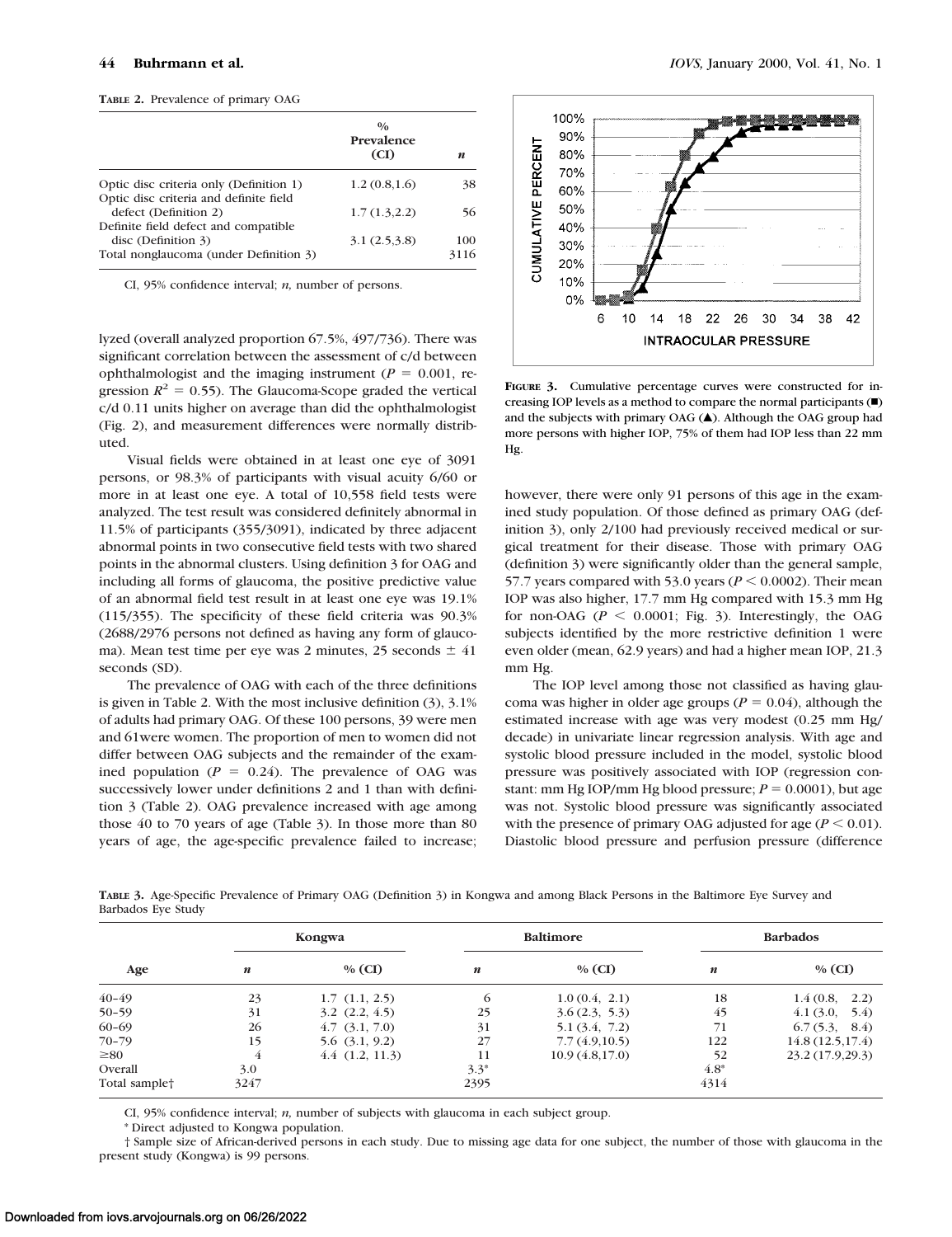

**FIGURE 4.** The number of missed points in the worse eye on Dicon screening perimetry among 93 primary OAG subjects. The data derive from only the first test on each eye and represent the total number of abnormal points per eye, regardless of whether the points are adjacent. On the *x*-axis, less than three indicates fewer than three total defects (zero, one, or two), less than six indicates three to five defects, less than nine indicates six to eight defects, and so on. Note that the severity of involvement was distributed rather evenly.

between diastolic and IOP) were not significantly correlated with presence of OAG, adjusted for age.

The distribution of damage among the OAG subjects can be evaluated by the distribution of the number of abnormal field test points. Of 100 OAG subjects, 95 had at least one eye qualified for field testing (acuity  $>6/60$ ), and 93/95 (98%) completed the initial series of three field tests. Among those with OAG (definition 3), 85/93 (92%) had three or more abnormal points in the first field test of their worse eyes (Fig. 4). The eight eyes with two or fewer abnormal points were defined as having OAG due to severe glaucoma damage in the fellow eyes, which were disqualified from field testing because of poor visual acuity. Normal subjects without any form of glaucoma had a median value of two abnormal field points and more than 75% of normal subjects had six or fewer missed points in their worse eyes.

The prevalence of primary ACG was  $0.58\%$  (95% CI = 0.35, 0.91%), representing 19 persons. There were 6 men and 13 women with primary ACG (0.42% of men and 0.73% of women examined;  $P = 0.36$ , Fisher's exact test). Prevalence of ACG appeared to increase with age, but again, the limited number of affected persons produced no statistically significant trend (mean age of subjects with ACG, 57.6 years, normal subjects, 53.1 years;  $P = 0.07$ , *t*-test). Of those defined as having primary ACG, none had previously been made aware of the disease, nor had any received medical or surgical treatment. Four persons in this group had a history compatible with past acute episodes of high IOP (all untreated), and one person had a episode that occurred after dilation at the examination site (and was treated medically, followed by iridectomy). The mean IOP among eyes with primary ACG was  $32.3 \pm 9.0$  mm Hg (significantly higher than normal,  $P = 0.0001$ ); however, this is at least in part due to the inclusion of IOP levels of more than 24 mm Hg as one confirming criterion for the diagnosis.

The prevalence of secondary and indeterminate forms of glaucoma is given in Table 4. Among the individual groups of patients with secondary glaucomas, there were no significant

associations with gender, but for all 135 persons with glaucoma of any type (including primary OAG here as definition 3), 86 were female and 49 male, a prevalence proportion of 1.41 for all persons examined ( $P = 0.05$ ). Pigment dispersion syndrome and exfoliation syndrome were not detected in any person.

Persons were considered to have suspected glaucoma if they had either ocular hypertension or narrow angles detected by gonioscopy. There were 88 persons (2.7% of 3227) with IOP of 24 mm Hg or more in at least one eye who did not qualify as having glaucoma in any form. There were 10 persons (0.3% of 3268 persons examined) who had one half or more of the angle that was judged to be closed by gonioscopy but who did not meet the criteria for having ACG (i.e., there was an absence of IOP, disc, field, or historical corroboration).

Those with primary OAG by definition 3 were categorized in terms of the degree of visual impairment as measured by visual acuity and visual field defect. In the entire sample there were 123 persons with better acuity in either eye worse than 3/60. In each person, the ophthalmologist ascribed the most likely cause of blindness to each eye. There were 5 persons bilaterally blind due to primary OAG by this criterion (5/100, 5% of those with primary OAG; 5/3271, 0.15% of those examined) and 12 persons had at least one eye blind due to glaucoma (12/100, 12% of primary OAG; 12/3271, 0.37% of those examined). All those who were bilaterally blind due to OAG were identified under definition 1, and among them, the proportion of those with OAG under definition 1 was 5/39 (12.8%). Among those with primary ACG, bilateral blindness was present in 21% (4/19), and in those with secondary or indeterminate glaucoma, bilateral blindness was ascribed to glaucoma in 25% (4/16). The proportion of the total sample who were bilaterally blind due to any of the forms of glaucoma was 0.40% (13/3271), and for monocular glaucoma blindness it was 0.89% (29/3271).

We also calculated the proportion blind by either reduced acuity or by severely abnormal suprathreshold visual field among the primary OAG (definition 3) group. Blindness by field criteria alone was defined as having a better eye with at least 3/60 acuity that missed more than 30 of 40 points on the Dicon field. This assured that the field included major loss, including within the central 10°, or that the remaining central island was smaller than 10°. Because our tests did not quantify the severity of defect, we were not able to determine whether defects were relative or absolute; therefore, we may have overestimated field blindness. There were six persons (6/100, 6%) from the primary OAG group (definition 3) who satisfied

**TABLE 4.** Prevalence of All Forms of Glaucoma

|                            | Number | % Prevalence<br>(CI) |
|----------------------------|--------|----------------------|
| Primary OAG (definition 3) | 100    | 3.08(2.5, 3.8)       |
| Secondary OAG              | 2      | 0.06(0.01, 0.22)     |
| Primary ACG                | 19     | 0.59(0.35, 0.91)     |
| Secondary ACG              | 3      | 0.09(0.02, 0.27)     |
| Indeterminate              | 11     | 0.34(0.17, 0.61)     |
| All forms of glaucoma      | 135    | 4.16(3.5, 4.9)       |

CI, 95% confidence interval.

Proportions based on data for 3247 persons examined and in whom sufficient information was obtained for glaucoma diagnosis (21 others were examined but had missing data for this analysis).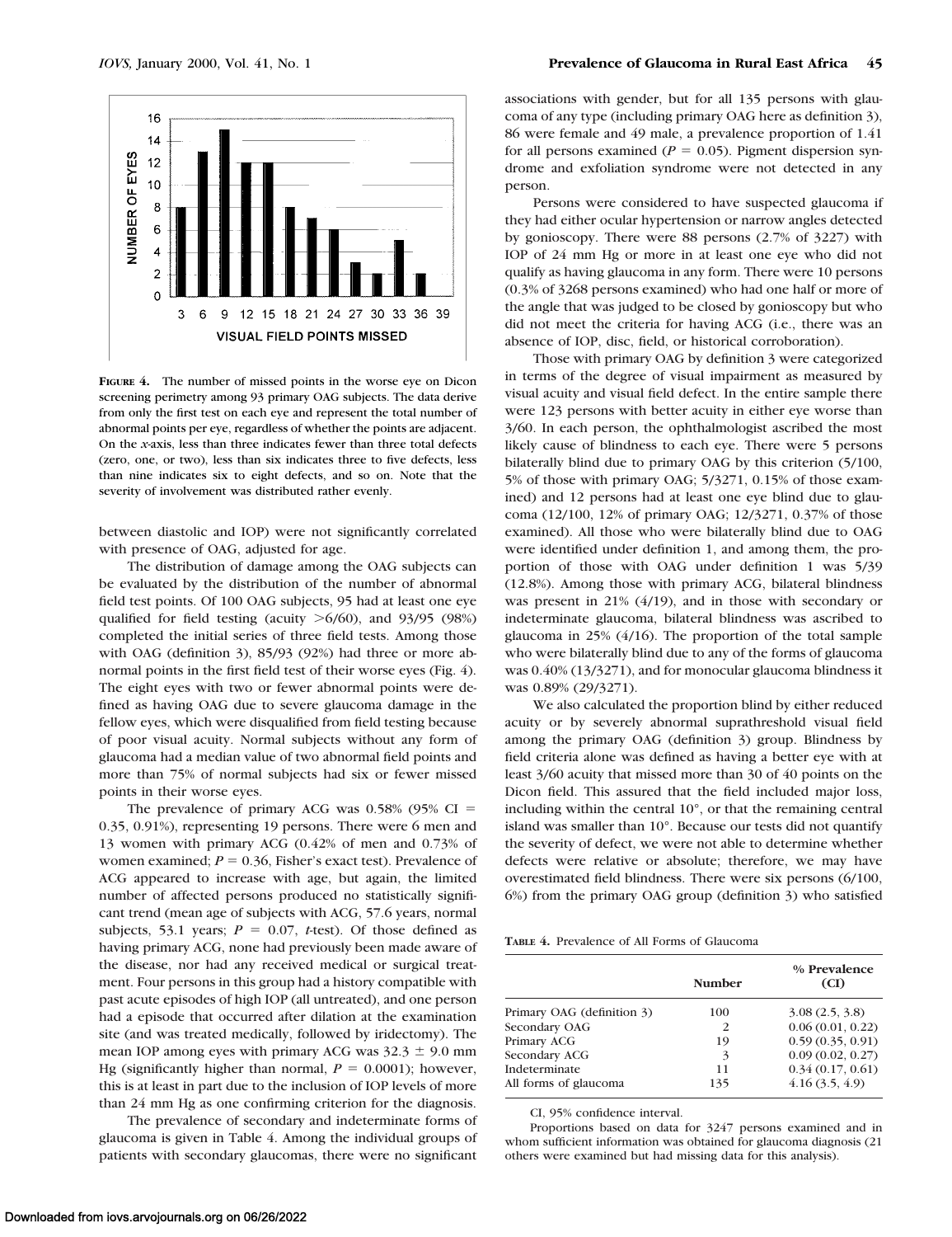this criterion in the better eye. Thus, 11% (11/100) of primary OAG subjects were bilaterally blind, either from acuity  $\leq 3/60$ (five persons) or by virtue of severe field loss (six persons).

# **DISCUSSION**

The prevalence of primary OAG (definition 3) in Kongwa was remarkably similar to that of African-derived persons in East Baltimore and Barbados among those 40 to 70 years of age. The criteria of definition 3 appear similar to those used in the latter two studies, although exact comparability cannot be assured because of the variation in methods. In each study, field testing was attempted in all subjects who were not blind by acuity criteria; however, a different perimeter was used in the three projects. Both the Baltimore and Barbados studies screened all subjects with versions of a suprathreshold field test, the Full Field 120 screening test of the Humphrey perimeter (Humphrey Instruments, San Leandro, CA). Baltimore subjects had field defect confirmation by manual Goldmann field tests, whereas the Barbados study used automated Humphrey threshold testing. We chose to repeat the suprathreshold test for confirmation of defect. In the present study, the Baltimore study, and the Barbados study, the definition of OAG included field defect combined with compatible optic disc abnormality without a defining IOP level. In the Baltimore and Barbados studies, the disc was judged from combined clinical examination and stereophotographic analysis, whereas in the Kongwa study a more quantitative clinical examination with measurement of disc and cup was used in all subjects and validated by selective disc imaging.

The higher prevalence in the Barbados study compared with those in the Baltimore and Kongwa studies is primarily due to the higher prevalence in the oldest age brackets in Barbados (Table 3). All three studies had substantially higher rates of OAG at every age than the European-derived populations in the Baltimore survey<sup>7</sup> or in other reports on predominately white populations.<sup>3–6,8–12</sup> This reinforces the concept that persons derived from Africa share a predisposition to OAG that transcends dramatic differences in environmental, cultural, and socioeconomic exposures. Genetic influences are quite likely to explain this increased susceptibility.

The people of central Tanzania were not included in the slave trade to the New World to the same extent as the West African ancestors of the African-derived persons in the Baltimore and Barbados studies. However, they are a Bantu-derived group that shares ancestry with many of the present inhabitants of West African nations.25 It will be of great interest to determine the prevalence of OAG among persons from other regions of Africa. It should not be assumed that the findings among all Africans will be similar.

The decline in the proportion of prevalent cases of OAG among the oldest age group in Kongwa district is surprising, but given the small numbers of eligible persons this may be a chance finding. The apparent drop in prevalence was not explained by an inability of the older age group to respond reliably in field tests and there was no reason to suspect selective nonparticipation of persons with glaucoma in this age group only.

Severe visual impairment appears to be a risk factor for mortality in rural Africa,<sup>26</sup> but the prevalence of blindness among persons with glaucoma in this age group is similar to

the 16% prevalence of blindness in persons more than 80 years of age. The slightly higher average systolic blood pressure among persons with OAG could not be expected to increase mortality significantly.

Comparisons among prevalence surveys for OAG must consider differences in what tests are performed, what proportion of subjects are examined with each test, how the tests are interpreted, and what final definitions of OAG are implemented. In addition to the Barbados study, two other surveys of predominately black populations have been conducted in Caribbean countries (Jamaica<sup>13</sup> and St. Lucia<sup>14</sup>). Among these, the Jamaica study reported the lowest rates of OAG and in St. Lucia, the rates were highest. However, uniform testing of the visual field in all subjects in these samples was not conducted. Even with an intention to conduct field testing in each participant, a minority of the sample may be unable to give reliable responses with field testing. During the planning of our survey, we were concerned that field tests might be impossible because of practical problems of electrical supply and equipment durability and because of to the inability of our subjects to perform the test. Yet, 75% of our subjects performed a reliable field test, although they had no experience with complex electronic instruments. This supports the idea that field testing is practical among inexperienced observers in developing countries.

The Dicon suprathreshold test used here is a suprathreshold screening method, as is the Full Field 120 Humphrey program used to identify potential glaucoma subjects in the Baltimore and Barbados surveys. $27$  To estimate the comparability of our Dicon results to Humphrey threshold, field-defect criteria, we tested subjects with OAG and age-matched normal subjects from the Baltimore Eye Survey Follow-up Study with the Dicon suprathreshold instrument and a threshold Humphrey field test (data presented at the 1998 meeting of the Association for Research in Vision and Ophthalmology, Ft. Lauderdale, FL). Among those with a Humphrey result of "outside normal limits" (Glaucoma Hemifield Test) and an optic disc with damage compatible with OAG, the Dicon test (three adjacent missed points in one hemifield) identified 52% (27/52) of eyes with Humphrey threshold defect, at a specificity of 89%. This is nearly identical with the 52% sensitivity and 90% specificity reported<sup>27</sup> for the optimum screening criterion of the Humphrey 120-point suprathreshold test used in the Baltimore survey. To avoid artificial inflation of OAG prevalence by inclusion of those with spurious field abnormalities, we required that the Dicon criterion be duplicated in the same area on two consecutive field tests in the Kongwa study. This is estimated to improve the specificity of the testing to 95%. Specificity was further increased by eliminating subjects whose abnormal field tests could have resulted from substantial media opacity or retinal findings. The requirement for confirmation in a second field would be expected to reduce sensitivity somewhat, but we have no direct estimates for this, because we did not perform second Dicon fields on the comparison group from the Baltimore Follow-up Study. Instead, we evaluated the effect of liberalizing the field defect criterion from a cluster of three to a cluster of two points, confirmed on consecutive fields (probable field defect, Table 5). Estimated prevalence increased by approximately 50%, but the confidence limits still included the Baltimore and Barbados prevalences.

Furthermore, although our Dicon field testing may underestimate OAG prevalence if used alone, our definitions in-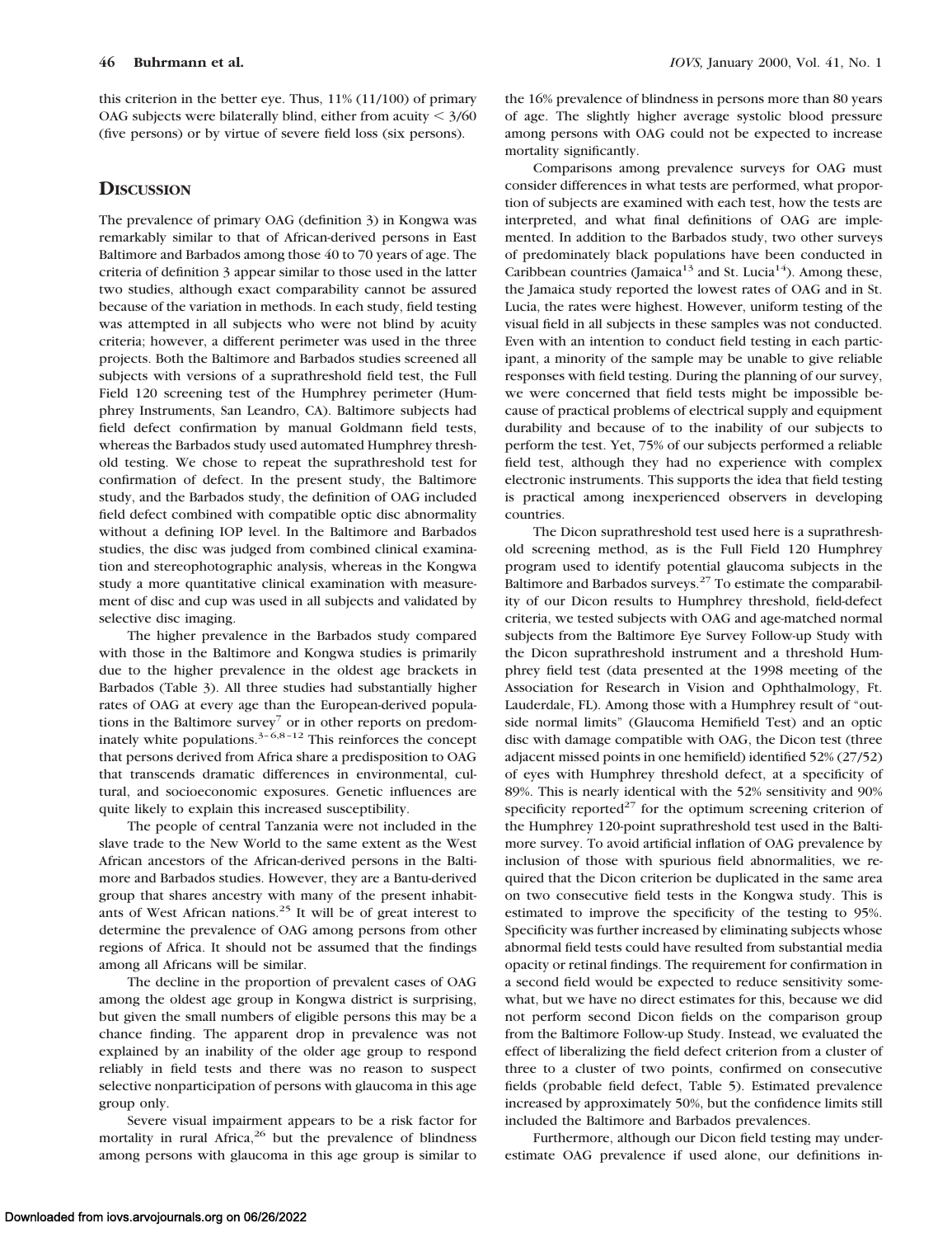|                               | <b>FIELD</b>           |                              |                        |
|-------------------------------|------------------------|------------------------------|------------------------|
|                               | Definite and Reliable  | <b>Probable and Reliable</b> | All Probable           |
| Definition 2 (cup $\geq$ 0.7) | $1.7$ [1.3, 2.2] (56)  | $2.2$ [1.7, 2.7] (72)        | $2.2$ [1.8, 2.8] (72)  |
| Definition 3 (cup $\geq$ 0.5) | $3.1$ [2.5, 3.8] (100) | $4.4$ [3.7, 5.2] $(141)$     | $4.8$ [4.1, 5.6] (154) |

Values in brackets are 95% confidence intervals for prevalence, and values in parentheses are the number of persons with glaucoma by that definition. For definition 1, in which no visual field criteria were used and glaucoma was defined only by the optic disc appearance, prevalence was 1.2%.

cluded persons with clearly glaucomatous optic discs, regardless of whether they met strict field defect criteria. Twenty-one of our 100 OAG subjects met definition 1 disc abnormality criteria but did not have reliable, definite field defects or could not be tested because of poor acuity or media opacity. Each of the previous glaucoma prevalence surveys have included those with obvious glaucomatous discs whose field testing was either unreliable or impossible. Finally, our testing of the Baltimore Eye Survey Follow-up population (described above) disclosed that abnormal Glaucoma Hemifield Test results on the Humphrey 24-2 program are found in as many as 30% (85/279) of normal persons. Some of the apparently poor sensitivity of screening tests may derive from falsely positive, threshold field testing.

The IOP distribution of the nonglaucoma population in Kongwa is similar both to black persons in Baltimore<sup>28,29</sup> and to those of European-derived populations.<sup>8,30</sup> Mean IOP in Kongwa was 15.7 mm Hg (right eyes), whereas it was reported as 16.0 mm Hg in Baltimore (African-American subjects) and 17 mm Hg in Barbados (mean of higher IOP eye). The IOP distribution of Asian persons measured by applanation tonometry is lower in than that of either European or African persons.<sup>18-20</sup> Although higher IOP was a risk factor for OAG in the Kongwa population (as in every previous population-based study), the overall population did not have an IOP distribution different from that of Europeans (for example, the Baltimore white population), nor was the IOP distribution of those with OAG higher than that of Europeans with OAG. Thus, the higher prevalence of OAG among African-derived persons must be explained by factors that are additive to IOP.

When the level of IOP among normal persons was correlated with c/d, the higher the IOP, the larger the c/d. This was also found in other population-based studies. $29-30$  The resting position of the optic disc surface may be influenced by the prevailing IOP, so that with higher IOP, the disc is forced backward and measured c/d is larger. Alternatively, higher IOP may lead to greater loss of optic nerve fibers among all subjects in a population. Cross-sectional studies estimate that there is an age-related loss of approximately 5000 retinal ganglion cells per year. $31-35$  It is possible that this loss is increased with higher IOP, even when IOP is in the normal range.

Imaging devices and video data acquisition can provide validation of the clinical measurements by an experienced human observer. It was impractical to bring a standard fundus camera to the locations where persons were examined for this study. Equipment such as the Glaucoma-Scope can be operated by batteries, allowing digital images to be part of every ocular disease study. The imaging system was operated by a trained employee with the equivalent of a high school education, after a modest training period. Objective screening and validation

methods for optic disc and nerve fiber layer findings can contribute to glaucoma diagnosis in field work. Future instruments should be designed for simplicity of operation and low cost.

The level of agreement between the optic disc gradings of ophthalmic nurses and the ophthalmologist was only modest. However, the nurses identified more than half those with c/d of 0.7 or more at a specificity of 95%, after less than 1 week of didactic and practical training, comparing their observations to a standard photographic set of c/d examples on a plastic card. $21$  It is possible that improved training could make this approach more suitable for prevalence surveys or screening activities; however, pupil dilation carries the risk of inducing angle closure. In this study, acute angle closure developed in one person after dilation and was promptly treated without complications.

Because treatment for OAG had been given to only 2% of those with OAG in Kongwa, their degree of blindness and visual impairment represents the natural course of OAG. In developed countries, population surveys find that 50% of those with OAG are already diagnosed and have received therapy.<sup>2</sup> Therefore, it is remarkable that the proportion of those who were blind due to OAG was not dramatically higher in Kongwa than among African-Americans in Baltimore. As discussed earlier, selectively greater mortality among the elderly blind may decrease the proportion of examined, impaired persons. However, this finding has implications for the scope of treatment programs for OAG. Eye drop therapy appears impractical at this time, with only laser or surgical interventions as possible IOP-lowering options. We propose that such surgical therapy for OAG in areas similar to Kongwa might be offered only to those at significant risk for blindness, including those with major field loss.

The occurrence of ACG in Kongwa was similar to that observed in the Baltimore Survey. As previously reported, $19-20$  the majority of those with primary ACG (72%, 13/18) had development of permanent angle synechiae, optic disc damage, or field loss without a history of an acute episodes. When studied on a population basis, ACG is most often an asymptomatic disease. Screening of IOP, optic disc, and visual field identifies many of those with ACG. However, separation of those with ACG from those with OAG requires gonioscopic evaluation. Improvements are needed in screening methods for ACG.

#### *Acknowledgments*

The investigators thank B. Isseme and Marilyn Scudder and the staff of the Mvumi Mission Hospital, who performed clinical care and surgery for subjects in the study; and Sidney Katala and the staff of Helen Keller International, Tanzania, and the Central Eye Health Foundation, who rendered village-based trichiasis surgical services. Donations in kind